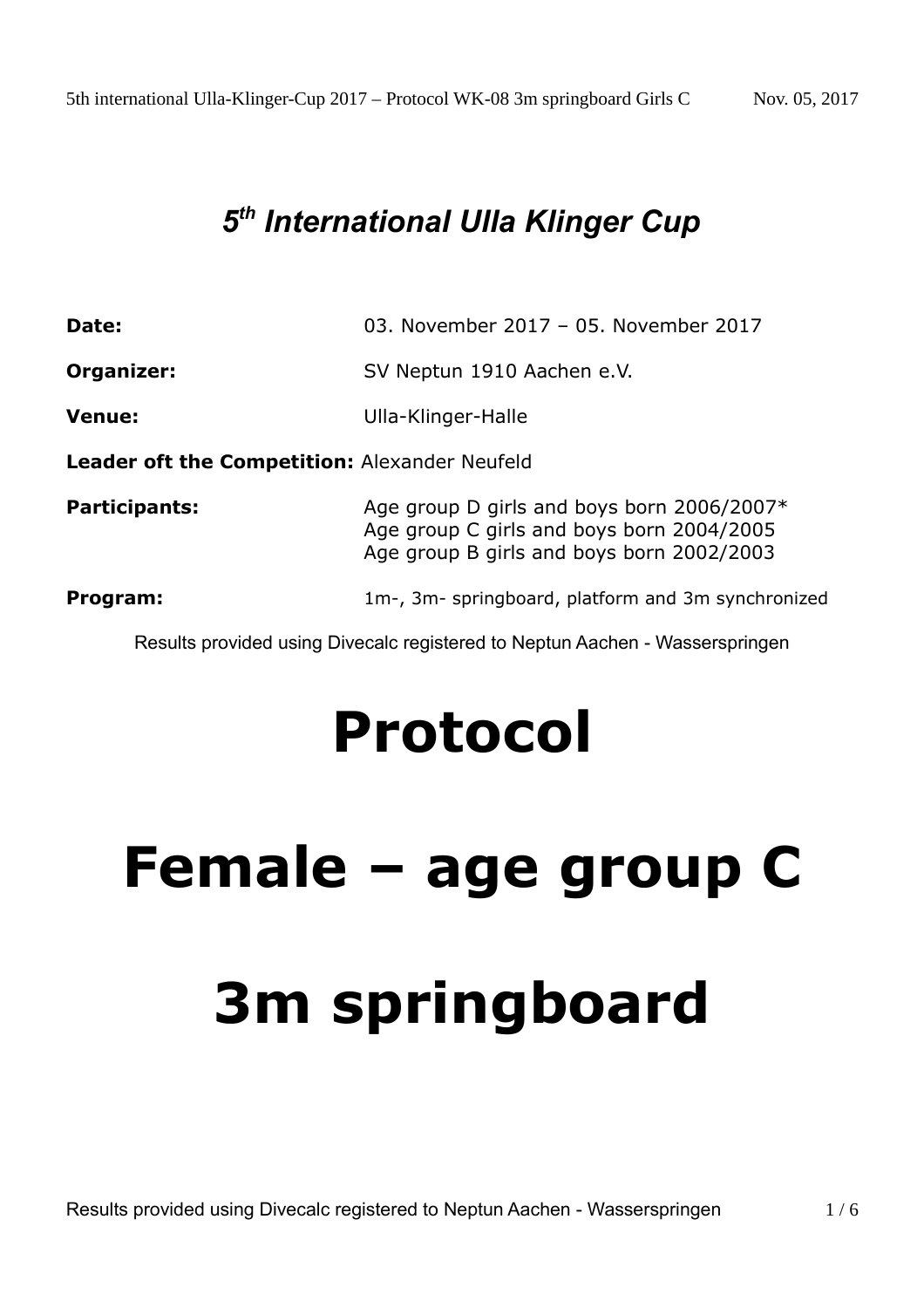#### *WK-08 3m springboard Girls C*

#### **Results**

| <b>Diver</b>                    | <b>Club/Country</b>                | <b>Year of birth</b> | <b>Result</b> |
|---------------------------------|------------------------------------|----------------------|---------------|
| 1. Prosekova, Viktoriia         | Russia - Nevskaia Volna            | 2005                 | 273.15        |
| 2. Krauss, Johanna              | Germany - DHfK Leipzig             | 2005                 | 269.30        |
| 3. Brown, Tilly                 | Britain - Guildford- Star Diving   | 2005                 | 266.65        |
| 4. Shyrda, Nika                 | <b>Ukraine</b>                     | 2004                 | 261.20        |
| 5. Piper, Evangeline            | Britain - Plymouth                 | 2005                 | 257.85        |
| 6. Zalunina, Sofiia             | Russia - Nevskaia Volna            | 2005                 | 257.10        |
| 7. Dummer, Frieda               | Germany - DHfK Leipzig             | 2004                 | 254.65        |
| 8. Pylkaes, Pinja               | Finland - Tiirat                   | 2004                 | 243.90        |
| 9. Egorova, Marina              | Russia - Nevskaia Volna            | 2004                 | 242.30        |
| 10. Arnautova, Anna             | <b>Ukraine</b>                     | 2004                 | 238.20        |
| 11. Radcliffe, Summer           | Britain - Plymouth                 | 2005                 | 237.15        |
| 12. Evtushenko, Alisa           | Russia - St. Petersburg            | 2004                 | 232.75        |
| 13. Anisimova, Marina           | Russia - St. Petersburg            | 2004                 | 227.30        |
| 14. Lingslebe, Grete            | Germany - DHfK Leipzig             | 2004                 | 223.90        |
| 15. Kelly, Freya                | Britain - Guildford- Star Diving   | 2006                 | 221.90        |
| 16. Held, Hanna                 | Germany - SV Halle                 | 2005                 | 217.20        |
| 17. Kaeck, Odessa               | Finland - Vantaa                   | 2005                 | 216.85        |
| 18. Larcada Herrera, Emma Spain |                                    | 2005                 | 213.60        |
| 19. Perkioe, Wilma              | Finland - Vantaa                   | 2005                 | 212.65        |
| 20. Tews, Cindy                 | Germany - SV Halle                 | 2004                 | 209.20        |
| 21. Carrus, Sofia               | Italy - Mr Sport - Marina Militare | 2005                 | 207.00        |
| 22. Piredda, Angelica           | Italy - Mr Sport - Marina Militare | 2006                 | 206.05        |
| 23. Bartolic, Barbara           | Croatia                            | 2005                 | 198.25        |
| 24. Mikynova, Eliska            | Czech Republic                     | 2005                 | 186.20        |
| 25. Nathan, Muktha              | Netherlands - PSV Eindhoven        | 2004                 | 185.35        |
| 26. Zannella, Carolina          | Italy - Mr Sport - Marina Militare | 2006                 | 179.85        |
| 27. Meulebeek, Manou            | Netherlands - PSV Eindhoven        | 2005                 | 170.10        |
| 28. van Kempen, Maud            | Netherlands - PSV Eindhoven        | 2005                 | 151.25        |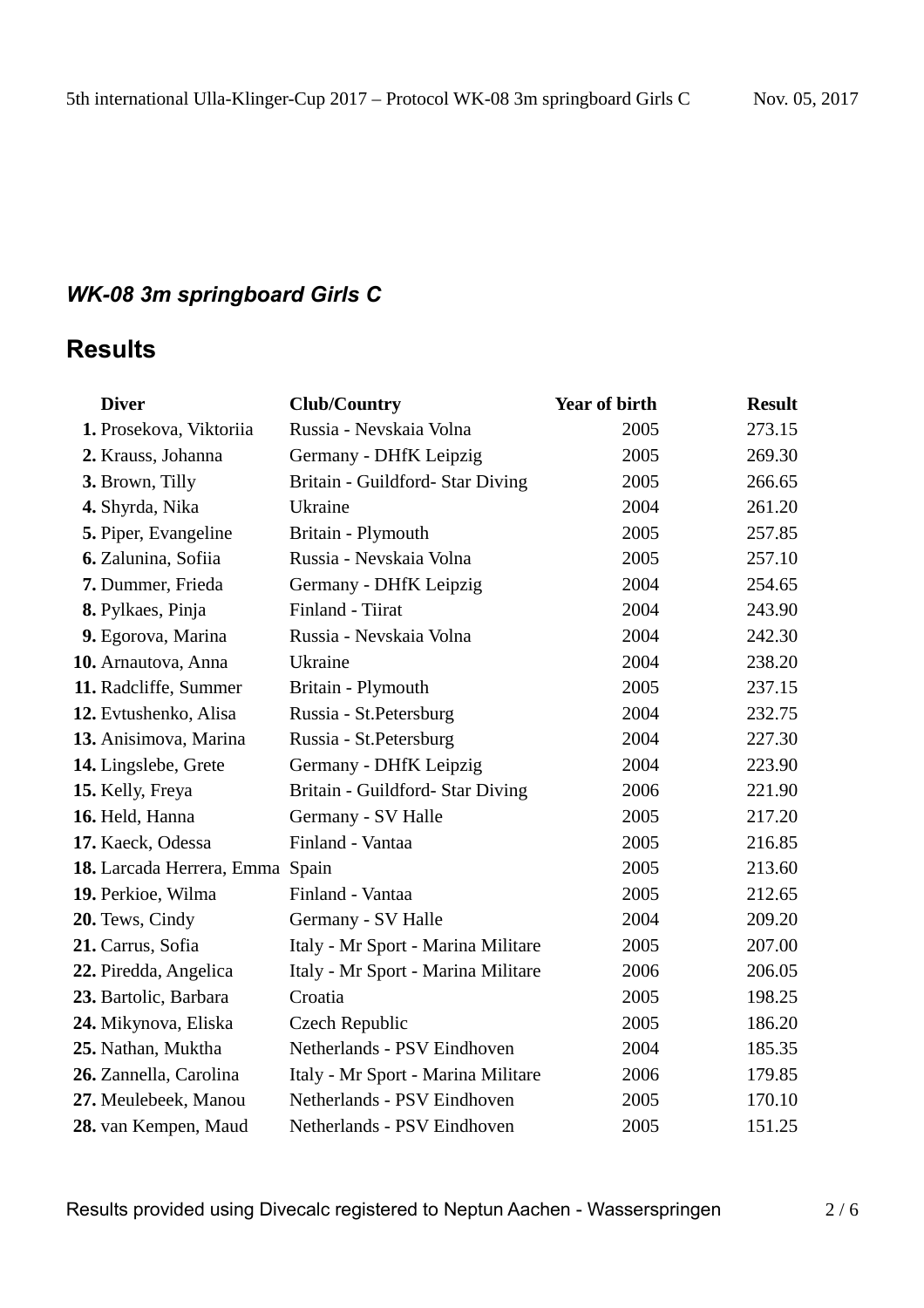#### **Detailed results**

|         |                                |                                 | Dive Hght DD Judges' Awards                                                                                                                                                                                                                                                                 | Sum   | Result Set         | Total        |
|---------|--------------------------------|---------------------------------|---------------------------------------------------------------------------------------------------------------------------------------------------------------------------------------------------------------------------------------------------------------------------------------------|-------|--------------------|--------------|
|         |                                |                                 | 1. Prosekova, Viktoriia, RUSN, 2005<br>103B 3 1.6 7.0 8.0 7.5 7.0 7.5<br>201B 3 1.8 7.0 8.0 8.0 7.0 7.5<br>201B 3 1.9 7.0 7.5 6.5 6.5 6.5<br>20.00 38.00 113.70 113.70<br>2020 113.70<br>2020 113.70<br>2020 113.70                                                                         |       |                    |              |
|         |                                |                                 |                                                                                                                                                                                                                                                                                             |       |                    | 35.20<br>4.  |
|         |                                |                                 |                                                                                                                                                                                                                                                                                             |       |                    | $1$ .        |
|         |                                |                                 |                                                                                                                                                                                                                                                                                             |       |                    | 1.           |
|         |                                |                                 |                                                                                                                                                                                                                                                                                             |       |                    | $1$ .        |
|         |                                |                                 |                                                                                                                                                                                                                                                                                             |       |                    | $1$ .        |
|         |                                |                                 |                                                                                                                                                                                                                                                                                             |       |                    | 4.           |
|         |                                |                                 | $\begin{array}{cccccccc} 403\text{B} & 3 & 2.1 & 5.0 & 6.5 & 7.0 & 6.5 & 6.5 & 19.50 & 40.95 & 154.65 & 154.65 \\ 5231\text{D} & 3 & 2.0 & 5.5 & 6.0 & 5.5 & 6.0 & 6.5 & 17.50 & 35.00 & 189.65 & 189.65 \\ 305\text{C} & 3 & 2.8 & 4.0 & 4.0 & 3.0 & 4.0 & 3.5 & 11.50 & 32.20 & 221.85 &$ |       |                    | $1$ .        |
|         |                                |                                 | 14.9 6.0 6.6 6.3 6.1 6.3                                                                                                                                                                                                                                                                    |       |                    |              |
|         |                                | 2. Krauss, Johanna, DHfK, 2005  |                                                                                                                                                                                                                                                                                             |       |                    |              |
|         |                                |                                 |                                                                                                                                                                                                                                                                                             |       |                    |              |
|         |                                |                                 |                                                                                                                                                                                                                                                                                             |       |                    |              |
|         |                                |                                 |                                                                                                                                                                                                                                                                                             |       |                    |              |
|         |                                |                                 |                                                                                                                                                                                                                                                                                             |       |                    |              |
|         |                                |                                 |                                                                                                                                                                                                                                                                                             |       |                    |              |
|         |                                |                                 |                                                                                                                                                                                                                                                                                             |       |                    |              |
|         |                                |                                 | 205C 3 2.8 5.0 5.0 6.0 6.0 6.0<br>14.7 6.1 6.0 6.1 6.3 6.3                                                                                                                                                                                                                                  |       |                    |              |
|         |                                |                                 |                                                                                                                                                                                                                                                                                             |       |                    |              |
|         |                                | 3. Brown, Tilly, GBRR, 2005     |                                                                                                                                                                                                                                                                                             |       |                    |              |
|         |                                |                                 |                                                                                                                                                                                                                                                                                             |       |                    |              |
|         |                                |                                 |                                                                                                                                                                                                                                                                                             |       |                    |              |
|         |                                |                                 |                                                                                                                                                                                                                                                                                             |       |                    |              |
|         |                                |                                 |                                                                                                                                                                                                                                                                                             |       |                    |              |
|         |                                |                                 |                                                                                                                                                                                                                                                                                             |       |                    |              |
|         |                                |                                 |                                                                                                                                                                                                                                                                                             |       |                    |              |
|         |                                |                                 | 14.5 6.2 5.9 6.1 6.4 6.4                                                                                                                                                                                                                                                                    |       |                    |              |
|         |                                |                                 | 4. Shyrda, Nika, Ukraine, 2004                                                                                                                                                                                                                                                              |       |                    |              |
|         |                                |                                 |                                                                                                                                                                                                                                                                                             |       |                    |              |
|         |                                |                                 |                                                                                                                                                                                                                                                                                             |       |                    |              |
|         |                                |                                 |                                                                                                                                                                                                                                                                                             |       |                    |              |
|         |                                |                                 |                                                                                                                                                                                                                                                                                             |       |                    |              |
|         |                                |                                 |                                                                                                                                                                                                                                                                                             |       |                    |              |
|         |                                |                                 | 4. Shyrda, Nika, Ukraine, 2004<br>403B 3 2.1 6.5 7.0 6.5 7.0 7.0<br>103B 3 1.6 6.5 7.0 7.0 6.5 6.5<br>20.00 32.00 75.05 75.05 2.<br>201B 3 1.8 6.0 6.0 6.5 6.0 6.0<br>18.00 32.40 107.45 107.45 3.<br>301B 3 1.9 7.0 6.5 7.0 7.0 7.0<br>21.0                                                |       |                    |              |
|         |                                |                                 |                                                                                                                                                                                                                                                                                             |       |                    |              |
|         |                                |                                 | 14.3 6.0 6.2 6.1 6.0 6.2                                                                                                                                                                                                                                                                    |       |                    |              |
|         |                                |                                 | 14.3 6.0 6.2 6.1 6.0 6.2<br>5. Piper, Evangeline, Britain – Plymouth, 2005<br>103B 3 1.6 6.5 7.0 7.0 6.5 6.6<br>403B 3 2.1 7.0 6.0 6.5 6.5 6.5 19.50 40.95 72.95 72.95 3.<br>51320 3 2.1 6.5 6.6.5 6.5 6.5 18.50 38.85 111.80 111.80 2                                                      |       |                    |              |
|         |                                |                                 |                                                                                                                                                                                                                                                                                             |       |                    |              |
|         |                                |                                 |                                                                                                                                                                                                                                                                                             |       |                    |              |
|         |                                |                                 |                                                                                                                                                                                                                                                                                             |       |                    |              |
|         |                                |                                 |                                                                                                                                                                                                                                                                                             |       |                    |              |
|         |                                |                                 |                                                                                                                                                                                                                                                                                             |       |                    |              |
|         |                                |                                 |                                                                                                                                                                                                                                                                                             |       |                    |              |
|         |                                |                                 | 14.3 6.4 6.1 6.0 6.1 6.2                                                                                                                                                                                                                                                                    |       |                    |              |
|         |                                | 6. Zalunina, Sofiia, RUSN, 2005 |                                                                                                                                                                                                                                                                                             |       |                    |              |
|         |                                |                                 | 6. Zalunina, Sofiia, RUSN, 2005<br>103B 3 1.6 6.0 6.0 5.5 6.0 6.0<br>103B 3 1.6 6.0 6.0 5.5 6.0 6.0                                                                                                                                                                                         |       |                    |              |
|         |                                |                                 | 201B 3 1.8 7.0 8.0 7.0 7.5 7.0 21.50 38.70 67.50 67.50 7.                                                                                                                                                                                                                                   |       |                    |              |
| 301B 3  |                                |                                 | 1.9 7.0 6.0 6.5 6.5 7.0                                                                                                                                                                                                                                                                     |       | 20.00 38.00 105.50 | 105.50<br>5. |
| 403B 3  |                                |                                 | 2.1 7.0 6.5 6.5 6.5 6.5                                                                                                                                                                                                                                                                     |       | 19.50 40.95 146.45 | 146.45<br>4. |
| 5132D 3 | 2.1                            |                                 | 5.0 5.0 6.0 5.0 6.0                                                                                                                                                                                                                                                                         |       | 16.00 33.60 180.05 | 180.05<br>7. |
| 205C    | $\overline{\mathbf{3}}$        |                                 | 2.8 4.5 5.0 5.5 4.5 5.0                                                                                                                                                                                                                                                                     |       | 14.50 40.60 220.65 | 220.65<br>6. |
| 405C 3  | 2.7                            |                                 | 4.5 4.0 4.5 4.5 4.5                                                                                                                                                                                                                                                                         | 13.50 | 36.45 257.10       | 257.10<br>6. |
|         | 15.0                           |                                 | 5.9 5.8 5.9 5.8 6.0                                                                                                                                                                                                                                                                         |       |                    |              |
|         |                                | 7. Dummer, Frieda, DHfK, 2004   |                                                                                                                                                                                                                                                                                             |       |                    |              |
| 103B    | $\overline{\mathbf{3}}$        |                                 | $1.6$ 5.5 6.5 6.0 6.5 6.0                                                                                                                                                                                                                                                                   |       | 18.50 29.60 29.60  | 29.60 11.    |
| 201B 3  | 1.8                            |                                 | 7.0 7.0 6.5 7.0 7.0                                                                                                                                                                                                                                                                         |       | 21.00 37.80 67.40  | 67.40<br>8.  |
| 301B    | $\overline{\mathbf{3}}$        |                                 | 1.9 6.5 6.5 6.5 6.5 6.5                                                                                                                                                                                                                                                                     | 19.50 | 37.05 104.45       | 104.45<br>7. |
| 403B 3  | 2.1                            |                                 | 5.5 6.0 6.5 6.0 6.0                                                                                                                                                                                                                                                                         | 18.00 | 37.80 142.25       | 142.25<br>7. |
| 5231D 3 | 2.0                            |                                 | $6.0$ $6.0$ $6.5$ $6.5$ $6.5$                                                                                                                                                                                                                                                               |       | 19.00 38.00 180.25 | 180.25<br>6. |
| 105B    | $\overline{\mathbf{3}}$<br>2.4 |                                 | 5.5 5.5 6.5 6.0 6.0                                                                                                                                                                                                                                                                         |       | 17.50 42.00 222.25 | 222.25<br>3. |
| 405C    | $\overline{\mathbf{3}}$        |                                 | 2.7 3.5 4.0 4.0 4.5 4.0                                                                                                                                                                                                                                                                     |       | 12.00 32.40 254.65 | 254.65<br>7. |
|         |                                |                                 | 14.5 5.6 5.9 6.1 6.1 6.0                                                                                                                                                                                                                                                                    |       |                    |              |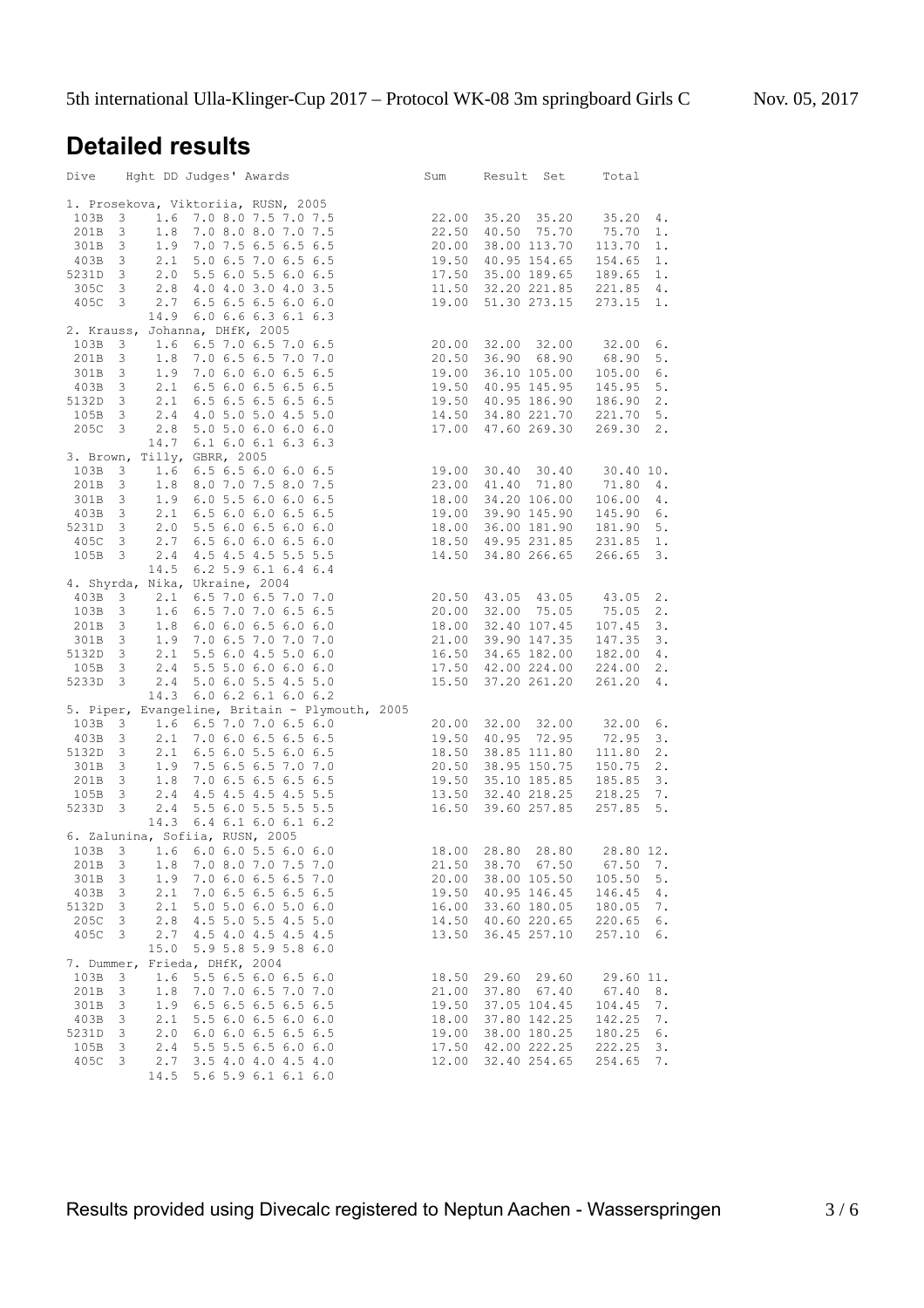|                                                                                     |                                                    |            |                                            |  | 8. Pylkaes, Pinja, Finland - Tiirat, 2004<br>103B 3 1.6 5.5 6.0 6.0 6.0 6.0 18.00 28.80 28.80 28.80 12.<br>2010 14.50 30.45 59.25 59.25 18.                                                                                                        |            |       |                            |                                                                |    |
|-------------------------------------------------------------------------------------|----------------------------------------------------|------------|--------------------------------------------|--|----------------------------------------------------------------------------------------------------------------------------------------------------------------------------------------------------------------------------------------------------|------------|-------|----------------------------|----------------------------------------------------------------|----|
|                                                                                     |                                                    |            |                                            |  |                                                                                                                                                                                                                                                    |            |       |                            |                                                                |    |
|                                                                                     |                                                    |            |                                            |  |                                                                                                                                                                                                                                                    |            |       |                            |                                                                |    |
| 301B                                                                                | $\frac{1}{3}$<br>$\overline{\mathbf{3}}$           |            | 1.8 6.5 6.5 6.5 6.5 6.5                    |  | 1.9 6.0 5.5 6.0 6.0 6.0                                                                                                                                                                                                                            |            |       |                            | 19.50 35.10 94.35 94.35 11.<br>18.00 34.20 128.55 128.55 11.   |    |
| 5132D 3                                                                             |                                                    |            | 2.1 5.5 5.5 5.0 5.0 5.0                    |  |                                                                                                                                                                                                                                                    |            |       |                            |                                                                |    |
| 105B 3                                                                              |                                                    |            | 2.4 6.5 5.5 6.5 5.5 6.0                    |  |                                                                                                                                                                                                                                                    |            |       |                            | 15.50 32.55 161.10 161.10 12.<br>18.00 43.20 204.30 204.30 8.  |    |
| 203B 3                                                                              |                                                    | 2.2        | 7.0 6.0 6.0 5.5 6.0                        |  |                                                                                                                                                                                                                                                    |            |       | 18.00 39.60 243.90         | 243.90 8.                                                      |    |
|                                                                                     |                                                    | 14.1       | 5.9 5.6 5.9 5.6 5.8                        |  |                                                                                                                                                                                                                                                    |            |       |                            |                                                                |    |
| 9. Egorova, Marina, RUSN, 2004                                                      |                                                    |            |                                            |  |                                                                                                                                                                                                                                                    |            |       |                            |                                                                |    |
| 103B                                                                                | $\overline{\mathbf{3}}$                            |            |                                            |  |                                                                                                                                                                                                                                                    |            |       |                            |                                                                |    |
| 201B                                                                                | $\overline{\mathbf{3}}$                            |            |                                            |  |                                                                                                                                                                                                                                                    |            |       |                            |                                                                |    |
| 301B                                                                                | $\overline{\mathbf{3}}$                            |            |                                            |  |                                                                                                                                                                                                                                                    |            |       |                            |                                                                |    |
|                                                                                     |                                                    |            |                                            |  |                                                                                                                                                                                                                                                    |            |       |                            |                                                                |    |
| 5231D 3                                                                             |                                                    |            |                                            |  |                                                                                                                                                                                                                                                    |            |       |                            |                                                                |    |
| 403B 3 2.1 6.5 6.0 0.0 0.0 6.0<br>5231D 3 2.0 7.0 6.0 6.0 6.0 6.0 6.0<br>305C 3 2.8 |                                                    |            |                                            |  | Marina, RUSN, 2004<br>1.6 5.0 5.5 4.5 5.0 5.5<br>1.8 4.5 5.5 5.0 5.0 6.0<br>1.9 6.5 6.0 6.0 6.0 6.0<br>1.9 6.5 6.0 6.0 6.0 6.0<br>1.8 9.5 6.0 6.0 6.0<br>1.8 9.90 126.80<br>1.9 6.9 0 126.80<br>1.9 0 39.90 126.80<br>1.9 0 39.90 126.80<br>1.9 12 |            |       |                            |                                                                |    |
| 405C 3                                                                              |                                                    | 2.7        |                                            |  | 5.0 6.0 6.0 5.5 5.5                                                                                                                                                                                                                                |            |       |                            | 17.00 45.90 242.30 242.30 9.                                   |    |
|                                                                                     |                                                    | 14.9       | 5.4 5.6 5.4 5.4 5.6                        |  |                                                                                                                                                                                                                                                    |            |       |                            |                                                                |    |
| 10. Arnautova, Anna, Ukraine, 2004                                                  |                                                    |            |                                            |  |                                                                                                                                                                                                                                                    |            |       |                            |                                                                |    |
|                                                                                     |                                                    |            |                                            |  |                                                                                                                                                                                                                                                    |            |       |                            |                                                                |    |
|                                                                                     |                                                    |            |                                            |  |                                                                                                                                                                                                                                                    |            |       |                            |                                                                |    |
|                                                                                     |                                                    |            |                                            |  |                                                                                                                                                                                                                                                    |            |       |                            |                                                                |    |
|                                                                                     |                                                    |            |                                            |  |                                                                                                                                                                                                                                                    |            |       |                            |                                                                |    |
|                                                                                     |                                                    |            |                                            |  |                                                                                                                                                                                                                                                    |            |       |                            |                                                                |    |
|                                                                                     |                                                    |            |                                            |  | 10. Arnautova, Anna, Ukraine, 2004<br>403B 3 2.1 7.0 7.0 7.0 7.0 6.5<br>103B 3 1.6 4.0 5.0 4.0 4.5 5.0<br>201B 3 1.8 4.5 5.5 4.5 5.0<br>301B 3 1.9 4.5 4.0 4.5 4.5 5.0<br>5132D 3 2.1 6.0 6.5 6.0 6.0 6.5<br>5132D 3 2.4 5.5 5.5 5.5 6.0 5         |            |       |                            |                                                                |    |
|                                                                                     |                                                    |            |                                            |  |                                                                                                                                                                                                                                                    |            |       |                            |                                                                |    |
|                                                                                     |                                                    | 14.6       | 5.2 5.6 5.3 5.4 5.5                        |  |                                                                                                                                                                                                                                                    |            |       |                            |                                                                |    |
|                                                                                     |                                                    |            |                                            |  | 11. Radcliffe, Summer, Britain - Plymouth, 2005                                                                                                                                                                                                    |            |       |                            |                                                                |    |
|                                                                                     |                                                    |            |                                            |  |                                                                                                                                                                                                                                                    |            |       |                            |                                                                |    |
|                                                                                     |                                                    |            |                                            |  |                                                                                                                                                                                                                                                    |            |       |                            |                                                                |    |
|                                                                                     |                                                    |            |                                            |  |                                                                                                                                                                                                                                                    |            |       |                            |                                                                |    |
|                                                                                     |                                                    |            |                                            |  | 2018 3 1.8 6.0 6.0 5.5 6.0 6.5 18.00 32.40 32.40 32.40 5.<br>301B 3 1.9 6.5 6.0 6.5 5.5 6.0 6.5 19.00 36.10 68.50 68.50 6.<br>103B 3 1.6 6.5 5.5 6.0 6.0 6.5 18.50 29.60 98.10 98.10 8.<br>403B 3 2.1 5.0 5.0 5.5 5.5 5.5 5.5 16.00                |            |       |                            |                                                                |    |
|                                                                                     |                                                    |            |                                            |  |                                                                                                                                                                                                                                                    |            |       |                            |                                                                |    |
|                                                                                     |                                                    |            |                                            |  |                                                                                                                                                                                                                                                    |            |       |                            |                                                                |    |
|                                                                                     |                                                    | 14.3       | 5.6 5.4 5.6 5.6 5.7                        |  |                                                                                                                                                                                                                                                    |            |       |                            |                                                                |    |
|                                                                                     |                                                    |            |                                            |  |                                                                                                                                                                                                                                                    |            |       |                            |                                                                |    |
|                                                                                     |                                                    |            |                                            |  |                                                                                                                                                                                                                                                    |            |       |                            |                                                                |    |
|                                                                                     |                                                    |            | 12. Evtushenko, Alisa, RUSP, 2004          |  |                                                                                                                                                                                                                                                    |            |       |                            |                                                                |    |
| 103B                                                                                | $\overline{\mathbf{3}}$                            |            |                                            |  |                                                                                                                                                                                                                                                    |            |       |                            | 28.80 12.                                                      |    |
| 201B                                                                                |                                                    |            |                                            |  |                                                                                                                                                                                                                                                    |            |       |                            | 63.90 11.                                                      |    |
| 301B                                                                                | $\begin{array}{c} 3 \\ 3 \end{array}$              |            |                                            |  |                                                                                                                                                                                                                                                    |            |       |                            | 94.30 12.                                                      |    |
| 403B                                                                                | $\overline{\mathbf{3}}$                            |            |                                            |  |                                                                                                                                                                                                                                                    |            |       |                            | $132.10$ 9.                                                    |    |
| 403B 3 2.1<br>5231D 3 2.0                                                           |                                                    |            |                                            |  |                                                                                                                                                                                                                                                    |            |       |                            | 18.00 37.80 132.10 132.10<br>18.00 36.00 168.10 168.10         | 9. |
| 105B<br>405C                                                                        | $\overline{\mathbf{3}}$<br>$\overline{\mathbf{3}}$ |            |                                            |  |                                                                                                                                                                                                                                                    |            |       |                            |                                                                |    |
|                                                                                     |                                                    | 14.5       | 5.6 5.4 5.4 5.4 5.6                        |  |                                                                                                                                                                                                                                                    |            |       |                            | 14.00 33.60 201.70 201.70 10.<br>11.50 31.05 232.75 232.75 12. |    |
| 13. Anisimova, Marina, RUSP, 2004                                                   |                                                    |            |                                            |  |                                                                                                                                                                                                                                                    |            |       |                            |                                                                |    |
| 103B                                                                                |                                                    |            |                                            |  |                                                                                                                                                                                                                                                    |            |       |                            | 28.00 18.                                                      |    |
| 403B                                                                                |                                                    |            |                                            |  |                                                                                                                                                                                                                                                    |            |       |                            | 63.70 12.                                                      |    |
| 201B                                                                                |                                                    |            |                                            |  |                                                                                                                                                                                                                                                    |            |       |                            | 88.90 15.                                                      |    |
| 301B                                                                                | 3                                                  | 1.9        | 5.5 5.5 5.5 5.5 5.5                        |  | isimova, Marina, RUSP, 2004<br>3 1.6 6.5 6.5 5.5 5.5 5.5<br>3 2.1 6.5 6.0 5.5 5.5 5.5 5.5 17.00 35.70 63.70<br>3 1.8 4.5 4.5 5.0 4.5 5.0 14.00 25.20 88.90                                                                                         | 16.50      |       | 31.35 120.25               | 120.25 16.                                                     |    |
| 5132D                                                                               | 3                                                  | 2.1        | 5.0 5.0 5.0 4.5 5.0                        |  |                                                                                                                                                                                                                                                    | 15.00      |       | 31.50 151.75               | 151.75 16.                                                     |    |
| 205C                                                                                | 3                                                  | 2.8        | 4.0 4.5 4.5 3.0 4.5                        |  |                                                                                                                                                                                                                                                    | 13.00      |       | 36.40 188.15               | 188.15 16.                                                     |    |
| 405C                                                                                | 3                                                  | 2.7        | 4.5 5.0 5.5 4.5 5.0                        |  |                                                                                                                                                                                                                                                    | 14.50      |       | 39.15 227.30               | 227.30 13.                                                     |    |
|                                                                                     |                                                    | 15.0       | 5.2 5.3 5.2 4.7 5.1                        |  |                                                                                                                                                                                                                                                    |            |       |                            |                                                                |    |
| 14. Lingslebe, Grete, DHfK, 2004                                                    |                                                    |            |                                            |  |                                                                                                                                                                                                                                                    |            |       |                            |                                                                |    |
| 103B                                                                                | 3                                                  | 1.6        | 6.06.06.06.06.0                            |  |                                                                                                                                                                                                                                                    | 18.00      | 28.80 | 28.80                      | 28.80 12.                                                      |    |
| 201B                                                                                | 3                                                  | 1.8        | 6.5 6.5 5.5 6.0 6.5                        |  |                                                                                                                                                                                                                                                    | 19.00      | 34.20 | 63.00                      | 63.00 13.                                                      |    |
| 301B                                                                                | $\overline{\mathbf{3}}$                            | 1.9        | 6.06.06.06.06.0                            |  |                                                                                                                                                                                                                                                    | 18.00      | 34.20 | 97.20                      | 97.20                                                          | 9. |
| 403B                                                                                | $\overline{\mathbf{3}}$                            | 2.1        | 6.56.06.06.06.0                            |  |                                                                                                                                                                                                                                                    | 18.00      |       | 37.80 135.00               | 135.00                                                         | 8. |
| 5231D                                                                               | $\overline{\mathbf{3}}$                            | 2.0        | 6.0 5.5 6.0 5.5 5.5                        |  |                                                                                                                                                                                                                                                    | 17.00      |       | 34.00 169.00               | 169.00                                                         | 8. |
| 105B                                                                                | $\overline{\mathbf{3}}$                            | 2.4        | 5.0 5.5 5.5 6.0 5.5                        |  |                                                                                                                                                                                                                                                    | $-2$ 10.50 |       | 25.20 194.20               | 194.20 13.                                                     |    |
| 405C                                                                                | $\overline{\mathbf{3}}$                            | 2.7        | 4.0 4.5 3.5 3.0 3.5                        |  |                                                                                                                                                                                                                                                    | 11.00      |       | 29.70 223.90               | 223.90 14.                                                     |    |
|                                                                                     |                                                    | 14.5       | 5.4 5.4 5.2 5.2 5.3                        |  |                                                                                                                                                                                                                                                    |            |       |                            |                                                                |    |
| 15. Kelly, Freya, GBRR, 2006                                                        |                                                    |            |                                            |  |                                                                                                                                                                                                                                                    |            |       |                            |                                                                |    |
| 103B<br>201B                                                                        | 3                                                  | 1.6<br>1.8 | 5.0 5.5 6.0 6.0 6.0<br>6.56.06.06.06.0     |  |                                                                                                                                                                                                                                                    | 17.50      | 28.00 | 28.00<br>18.00 32.40 60.40 | 28.00 18.<br>60.40 15.                                         |    |
| 301B                                                                                | 3<br>3                                             | 1.9        | 5.0 6.0 6.0 6.0 6.5                        |  |                                                                                                                                                                                                                                                    | 18.00      |       | 34.20 94.60                | 94.60 10.                                                      |    |
| 401B                                                                                | 3                                                  | 1.4        | 7.5 8.0 7.0 7.0 7.0                        |  |                                                                                                                                                                                                                                                    | 21.50      |       | 30.10 124.70               | 124.70 13.                                                     |    |
| 5132D                                                                               | 3                                                  | 2.1        | 4.5 4.5 5.0 4.5 5.0                        |  |                                                                                                                                                                                                                                                    | 14.00      |       | 29.40 154.10               | 154.10 14.                                                     |    |
| 105C                                                                                | 3                                                  | 2.2        | 5.5 5.5 5.5 5.0 5.5                        |  |                                                                                                                                                                                                                                                    | 16.50      |       | 36.30 190.40               | 190.40 15.                                                     |    |
| 403B                                                                                | 3                                                  | 2.1        | 5.0 4.5 5.5 5.0 5.0<br>5.6 5.7 5.9 5.6 5.9 |  |                                                                                                                                                                                                                                                    | 15.00      |       | 31.50 221.90               | 221.90 15.                                                     |    |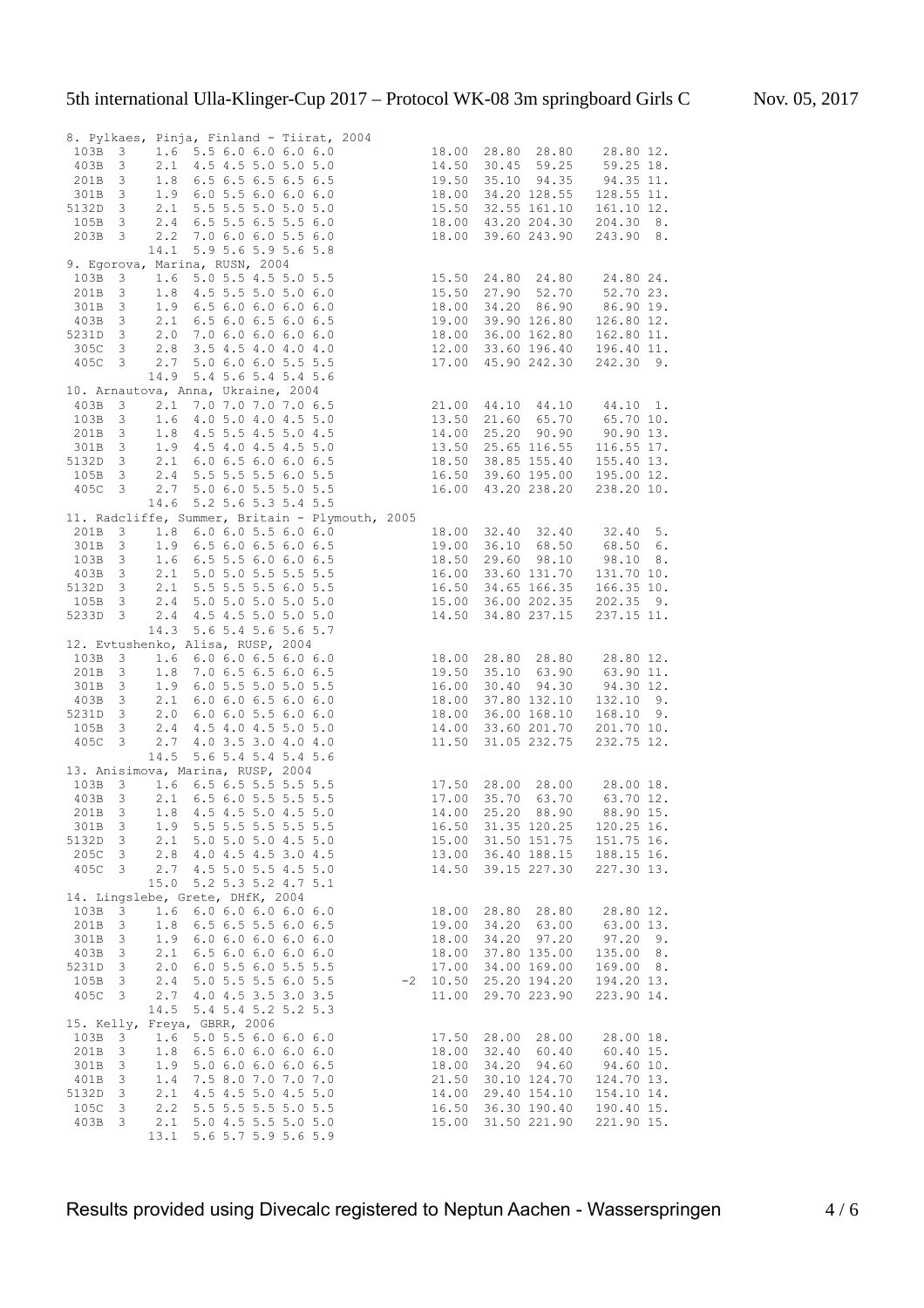|          |                         |             | 16. Held, Hanna, Germany - SV Halle, 2005<br>910, Hanna, Germany - SV Halle, 2005<br>3 1.6 5.0 5.0 4.5 5.0 4.5<br>3 1.8 5.0 4.5 5.0 5.5 4.5<br>3 1.9 5.0 5.0 5.0 5.5 5.5<br>3 2.1 5.0 5.5 6.0 6.0 5.5<br>3 2.1 5.5 5.0 5.5 6.0 6.0 5.5<br>3 2.4 5.0 5.0 6.0 5.5<br>5 5.5<br>5 16.50 34.65 1 |       |                               |            |
|----------|-------------------------|-------------|---------------------------------------------------------------------------------------------------------------------------------------------------------------------------------------------------------------------------------------------------------------------------------------------|-------|-------------------------------|------------|
| 103B     |                         |             |                                                                                                                                                                                                                                                                                             |       |                               |            |
| 201B     |                         |             |                                                                                                                                                                                                                                                                                             |       |                               |            |
| 301B     |                         |             |                                                                                                                                                                                                                                                                                             |       |                               |            |
| 403B     |                         |             |                                                                                                                                                                                                                                                                                             |       |                               |            |
| 5132D 3  |                         |             |                                                                                                                                                                                                                                                                                             |       |                               |            |
| 105B 3   |                         |             |                                                                                                                                                                                                                                                                                             |       |                               |            |
| 203B 3   |                         |             | 2.2 4.5 5.0 4.5 4.5 4.0                                                                                                                                                                                                                                                                     |       | 13.50 29.70 217.20 217.20 16. |            |
|          |                         | 14.1        | 5.0 5.0 5.2 5.4 5.0                                                                                                                                                                                                                                                                         |       |                               |            |
|          |                         |             | 17. Kaeck, Odessa, Finland - Vantaa, 2005<br>103B 3 1.6 6.0 6.0 5.5 5.5 5.5 17.00 27.20 27.20 27.20 20.                                                                                                                                                                                     |       |                               |            |
|          |                         |             |                                                                                                                                                                                                                                                                                             |       |                               |            |
|          |                         |             |                                                                                                                                                                                                                                                                                             |       |                               |            |
|          |                         |             | 103B 3 1.6 6.0 6.0 5.5 5.5 5.5<br>103B 3 2.1 5.0 5.5 5.5 5.6 5.5<br>201B 3 1.8 5.5 6.0 6.0 5.0 5.0 16.50 29.70 90.50 90.50 14.<br>301B 3 1.9 3.5 4.5 4.5 5.0 4.5 13.50 25.65 116.15 116.15 18.<br>5231D 3 2.0 5.0 5.5 5.6 0 5.5 5.0 16                                                      |       |                               |            |
|          |                         |             |                                                                                                                                                                                                                                                                                             |       |                               |            |
| 5231D 3  |                         |             |                                                                                                                                                                                                                                                                                             |       |                               |            |
|          |                         |             |                                                                                                                                                                                                                                                                                             |       |                               |            |
|          |                         |             |                                                                                                                                                                                                                                                                                             |       |                               |            |
|          |                         |             | 14.3 4.9 5.3 5.3 5.1 5.1                                                                                                                                                                                                                                                                    |       |                               |            |
|          |                         |             | 18. Larcada Herrera, Emma, Spain, 2005<br>103B 3 2.1 6.5 5.5 5.0 5.0 5.5 16.00 25.60 66.55 66.55 9.<br>201B 3 1.8 4.0 4.0 3.0 4.0 4.0 12.00 21.60 88.15 88.15 16.<br>301B 3 1.9 6.0 6.0 6.0 5.0 6.0 18.00 34.20 122.35 122.35 14.<br>5                                                      |       |                               |            |
|          |                         |             |                                                                                                                                                                                                                                                                                             |       |                               |            |
|          |                         |             |                                                                                                                                                                                                                                                                                             |       |                               |            |
|          |                         |             |                                                                                                                                                                                                                                                                                             |       |                               |            |
|          |                         |             |                                                                                                                                                                                                                                                                                             |       |                               |            |
|          |                         |             |                                                                                                                                                                                                                                                                                             |       |                               |            |
|          |                         |             |                                                                                                                                                                                                                                                                                             |       |                               |            |
|          |                         |             | 13.9 5.1 5.3 5.1 5.0 4.9                                                                                                                                                                                                                                                                    |       |                               |            |
|          |                         |             | 19. Perkioe, Wilma, Finland - Vartas<br>103B 3 1.6 6.5 7.5 6.0 6.5 6.5 19.50 31.20 31.20 31.20 8.<br>403B 3 2.1 4.5 4.0 3.5 4.0 5.0 12.50 26.25 57.45 57.45 20.<br>201B 3 1.8 5.5 6.0 5.5 5.0 6.0 17.00 30.60 88.05 88.05 17.<br>301B                                                       |       |                               |            |
|          |                         |             |                                                                                                                                                                                                                                                                                             |       |                               |            |
|          |                         |             |                                                                                                                                                                                                                                                                                             |       |                               |            |
|          |                         |             |                                                                                                                                                                                                                                                                                             |       |                               |            |
|          |                         |             |                                                                                                                                                                                                                                                                                             |       |                               |            |
|          |                         |             |                                                                                                                                                                                                                                                                                             |       |                               |            |
|          |                         |             |                                                                                                                                                                                                                                                                                             |       |                               |            |
| $203C$ 3 |                         |             | 1.9 5.0 5.5 5.5 5.0 5.5                                                                                                                                                                                                                                                                     |       | 16.00 30.40 212.65 212.65 19. |            |
|          |                         |             | 13.5 5.3 5.5 5.1 5.1 5.4                                                                                                                                                                                                                                                                    |       |                               |            |
|          |                         |             | 13.5 5.3 5.5 5.1 5.1 5.4<br>20. Tews, Cindy, Germany - SV Halle, 2004<br>103B 3 1.6 6.5 7.0 6.0 6.5 6.5<br>201B 3 1.8 5.0 5.0 5.5 5 5.0<br>301B 3 1.9 3.5 3.5 3.5 4.0 4.0<br>403B 3 2.1 5.0 5.5 5.5 6.0 6.0<br>5132D 3 2.1 6.0 5.0 6.0 6.5                                                  |       |                               |            |
|          |                         |             |                                                                                                                                                                                                                                                                                             |       |                               |            |
|          |                         |             |                                                                                                                                                                                                                                                                                             |       |                               |            |
|          |                         |             |                                                                                                                                                                                                                                                                                             |       |                               |            |
|          |                         |             |                                                                                                                                                                                                                                                                                             |       |                               |            |
|          |                         |             |                                                                                                                                                                                                                                                                                             |       |                               |            |
|          |                         |             |                                                                                                                                                                                                                                                                                             |       |                               |            |
|          |                         |             |                                                                                                                                                                                                                                                                                             |       |                               |            |
|          |                         |             | 14.7 4.6 4.7 4.8 5.2 5.1                                                                                                                                                                                                                                                                    |       |                               |            |
|          |                         |             | 21. Carrus, Sofia, ITA, 2005                                                                                                                                                                                                                                                                |       |                               |            |
| 103B     |                         |             | 21. Carrus, Sofia, ITA, 2005<br>103B 3 1.6 6.0 6.5 6.0 5.5 6.0 18.00 28.80 28.80 28.80 12.<br>201B 3 1.8 4.0 4.5 3.5 4.5 4.5 13.00 23.40 52.20 52.20 24.<br>301B 3 1.9 6.5 5.5 5.5 6.0 6.0 17.50 33.25 85.45 85.45 22.                                                                      |       |                               |            |
|          |                         |             |                                                                                                                                                                                                                                                                                             |       |                               |            |
|          |                         |             |                                                                                                                                                                                                                                                                                             |       |                               |            |
| 401B     | 3                       |             | 1.4 6.0 5.5 6.0 6.5 6.0                                                                                                                                                                                                                                                                     | 18.00 | 25.20 110.65                  | 110.65 23. |
| 5231D    | 3                       | 2.0         | 5.5 4.5 5.5 6.0 5.5                                                                                                                                                                                                                                                                         | 16.50 | 33.00 143.65                  | 143.65 21. |
| 403B     | 3                       | 2.1         | 5.0 4.5 5.0 6.0 5.5                                                                                                                                                                                                                                                                         | 15.50 | 32.55 176.20                  | 176.20 21. |
| 105C     | 3                       | 2.2         | 5.0 4.5 4.5 4.5 5.0                                                                                                                                                                                                                                                                         | 14.00 | 30.80 207.00                  | 207.00 21. |
|          |                         | 13.0        | 5.4 5.1 5.1 5.6 5.5                                                                                                                                                                                                                                                                         |       |                               |            |
|          |                         |             | 22. Piredda, Angelica, ITA, 2006                                                                                                                                                                                                                                                            |       |                               |            |
| 103B     | 3                       | 1.6         | 6.5 6.5 5.5 5.5 6.0                                                                                                                                                                                                                                                                         | 18.00 | 28.80<br>28.80                | 28.80 12.  |
| 201B     | 3                       | 1.8         | $6.0$ $6.0$ $5.5$ $5.5$ $6.0$                                                                                                                                                                                                                                                               | 17.50 | 31.50<br>60.30                | 60.30 16.  |
| 301B     | $\mathbf{3}$            | 1.9         | 4.5 5.0 4.5 5.0 5.0                                                                                                                                                                                                                                                                         | 14.50 | 27.55 87.85                   | 87.85 18.  |
| 403B     | $\overline{\mathbf{3}}$ | 2.1         | 4.0 3.5 4.0 4.0 4.0                                                                                                                                                                                                                                                                         | 12.00 | 25.20 113.05                  | 113.05 22. |
| 5231D    | $\mathbf{3}$            | 2.0         | 4.5 4.0 4.0 5.0 5.0                                                                                                                                                                                                                                                                         | 13.50 | 27.00 140.05                  | 140.05 23. |
| 105C     | 3                       | 2.2         | 4.5 5.0 4.0 3.5 5.5                                                                                                                                                                                                                                                                         | 13.50 | 29.70 169.75                  | 169.75 22. |
| 203B     | $\mathbf{3}$            | 2.2         | 6.0 5.0 5.5 5.5 5.5                                                                                                                                                                                                                                                                         | 16.50 | 36.30 206.05                  | 206.05 22. |
|          |                         | 13.8        | 5.1 5.0 4.7 4.9 5.3                                                                                                                                                                                                                                                                         |       |                               |            |
|          |                         |             | 23. Bartolic, Barbara, Croatia, 2005                                                                                                                                                                                                                                                        |       |                               |            |
|          |                         |             |                                                                                                                                                                                                                                                                                             |       |                               |            |
| 101B     | 3                       | 1.5         | 6.0 5.5 5.5 6.0 6.0                                                                                                                                                                                                                                                                         | 17.50 | 26.25<br>26.25                | 26.25 22.  |
| 401B     | 3                       | 1.4         | 7.0 6.5 6.5 7.0 6.5                                                                                                                                                                                                                                                                         | 20.00 | 28.00 54.25                   | 54.25 21.  |
| 201B     | 3                       | 1.8         | $6.5$ $6.0$ $5.5$ $6.0$ $6.0$                                                                                                                                                                                                                                                               | 18.00 | 32.40 86.65                   | 86.65 20.  |
| 301B     | 3                       | 1.9         | 4.5 4.0 5.0 5.0 5.0                                                                                                                                                                                                                                                                         | 14.50 | 27.55 114.20                  | 114.20 21. |
| 5211A    | 3                       | 2.0         | 4.5 4.5 4.0 5.5 5.0                                                                                                                                                                                                                                                                         | 14.00 | 28.00 142.20                  | 142.20 22. |
| 103B     | $\mathbf{3}$            | 1.6         | 5.5 5.0 5.5 5.0 5.5                                                                                                                                                                                                                                                                         |       | 16.00 25.60 167.80            | 167.80 23. |
| 403B     | $\mathbf{3}$            | 2.1<br>12.3 | 4.5 5.0 5.0 4.0 5.5<br>5.5 5.2 5.3 5.5 5.6                                                                                                                                                                                                                                                  | 14.50 | 30.45 198.25                  | 198.25 23. |

#### Results provided using Divecalc registered to Neptun Aachen - Wasserspringen 5/6